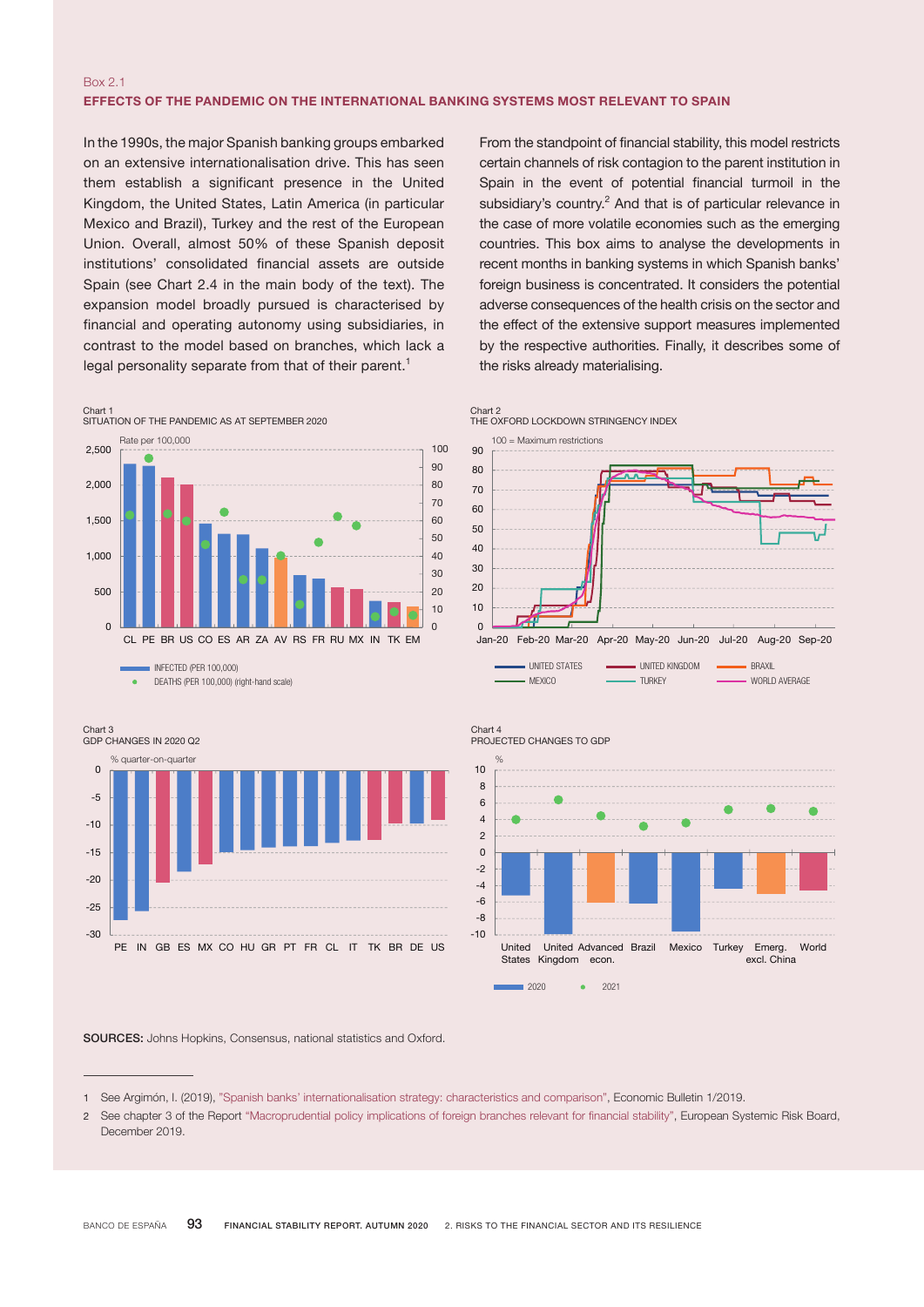The five countries most relevant to the Spanish banking system are among those most affected by the COVID-19 pandemic (see Chart 1). Specifically, in September 2020, the United States was the world's most affected country in absolute terms of numbers infected and deaths, and ranked ninth in infections per 1,000,000 inhabitants. Brazil stood third in numbers infected, seventh in infections per 1,000,000 inhabitants, and second in deaths. In Europe, the United Kingdom was the second-ranked country most affected in absolute terms and ninth in relative terms. Mexico stood fifth in absolute terms in numbers infected, close to the United Kingdom in per capita terms, and it had a higher mortality rate than all the other countries. Only in Turkey were the pandemic-contagion figures not so high. On the statistics available, Turkey also had a low mortality rate.

In an attempt to check the spread of the virus, all these countries adopted measures restricting individual movements and the normal functioning of economic activity. The measures were broadly similar to those applied in other countries worldwide (see Chart 2). Along with the effects of the pandemic on agents' behaviour and, in the case of the emerging economies, the financial turmoil in March and April, these measures prompted strong contractions in activity and higher unemployment rates (see Chart 3). The consensus among analysts regarding the latest GDP growth forecasts would suggest a significant decline in GDP this year, which would not be fully reversed in any of the jurisdictions in 2021 (see Chart 4). In 2020, the United Kingdom, Mexico and, to a lesser extent, Brazil are expected to post bigger contractions than the advanced and emerging economies as a whole, respectively, while the United States and Turkey will fall somewhat less on average than the economies referred to. In 2021, it is estimated that only the United Kingdom will grow above the average of the reference countries in each case (see Chart 1.4).

Like the other main economies, all these countries have launched wide-ranging economic policy measures to address the consequences of the pandemic.<sup>3</sup> Fiscal and monetary policy actions seek to support the economy as a whole, which exerts beneficial effects on all sectors, including the finance industry. Some measures have been more directly geared to upholding the financial system,

such as the credit support programmes, the moratoria on payments, State guarantees and other action relating to the oversight of banks. The main characteristics of these measures are detailed in Table 1. Albeit with some differences, the measures are fairly similar in all countries, and pursue a threefold objective: a) to promote the granting of credit; b) to provide the system with liquidity; c) to mitigate the adverse impact of the crisis on institutions' capital.

Against this background, lending in these banking systems has continued growing in the first half of 2020 (see Chart 5). Such growth has come about essentially via lending to firms. This has been due, initially, to the drawdown of previously extended credit lines and, subsequently, to the public support programmes set in place by different governments to promote the extension of credit. Further, and as has also occurred in other countries, lending to households has slowed. In Mexico, where aid programmes of this type have not been approved, the behaviour of lending has been much more moderate and its year-on-year growth rate has fallen. Also, in those countries in which the weight of public banks is greater, such as Brazil and Turkey, whose respective market shares exceed 45% and 40%, there has been a notable increase in public financing during the first half of the year compared with previous periods.

Despite the unfavourable economic situation, the NPL ratio has not increased significantly to June this year (see Chart 6) as a consequence of the increase in lending activity (an increase in the ratio's denominator) and in light of the 90-day period that must elapse as from the first default arising until a loan is recognised as non-performing. Indeed, in Turkey the ratio has improved significantly in the first half of the year following an uptrend in 2018. This can be explained by a regulatory change which has extended the default period for recognising a loan as non-performing from 90 to 180 days, until end-2020.

In addition, generally all countries have launched widespread public programmes involving moratoria. Brazil has been an exception. There, each bank applies discretionary measures under the flexibility temporarily allowed by the central bank to classify loans as nonperforming. The expiry dates of these moratoria are concentrated in the second half of 2020. Thus, it will

<sup>3</sup> Details of the main measures adopted by the US and UK governments and central banks can be found in Cuadro-Sáez, L., López-Vicente, F. S., Párraga Rodríguez, S., and F. Viani (2020), [Fiscal policy measures in response to the health crisis in the main euro area economies, the United States](https://www.bde.es/f/webbde/SES/Secciones/Publicaciones/PublicacionesSeriadas/DocumentosOcasionales/20/Files/do2019e.pdf) and the United [Kingdom",](https://www.bde.es/f/webbde/SES/Secciones/Publicaciones/PublicacionesSeriadas/DocumentosOcasionales/20/Files/do2019e.pdf) Occasional Papers, No. 2019, August 2020, Banco de España. For the main measures adopted initially in Brazil and Mexico, see Banco de España (2020), Report on the Latin American [economy.](https://www.bde.es/f/webbde/SES/Secciones/Publicaciones/InformesBoletinesRevistas/ArticulosAnaliticos/20/T2/descargar/Files/be2002-art11e.pdf) First half of 2020", 29 April, Analytical Articles, Economic Bulletin 2/2020.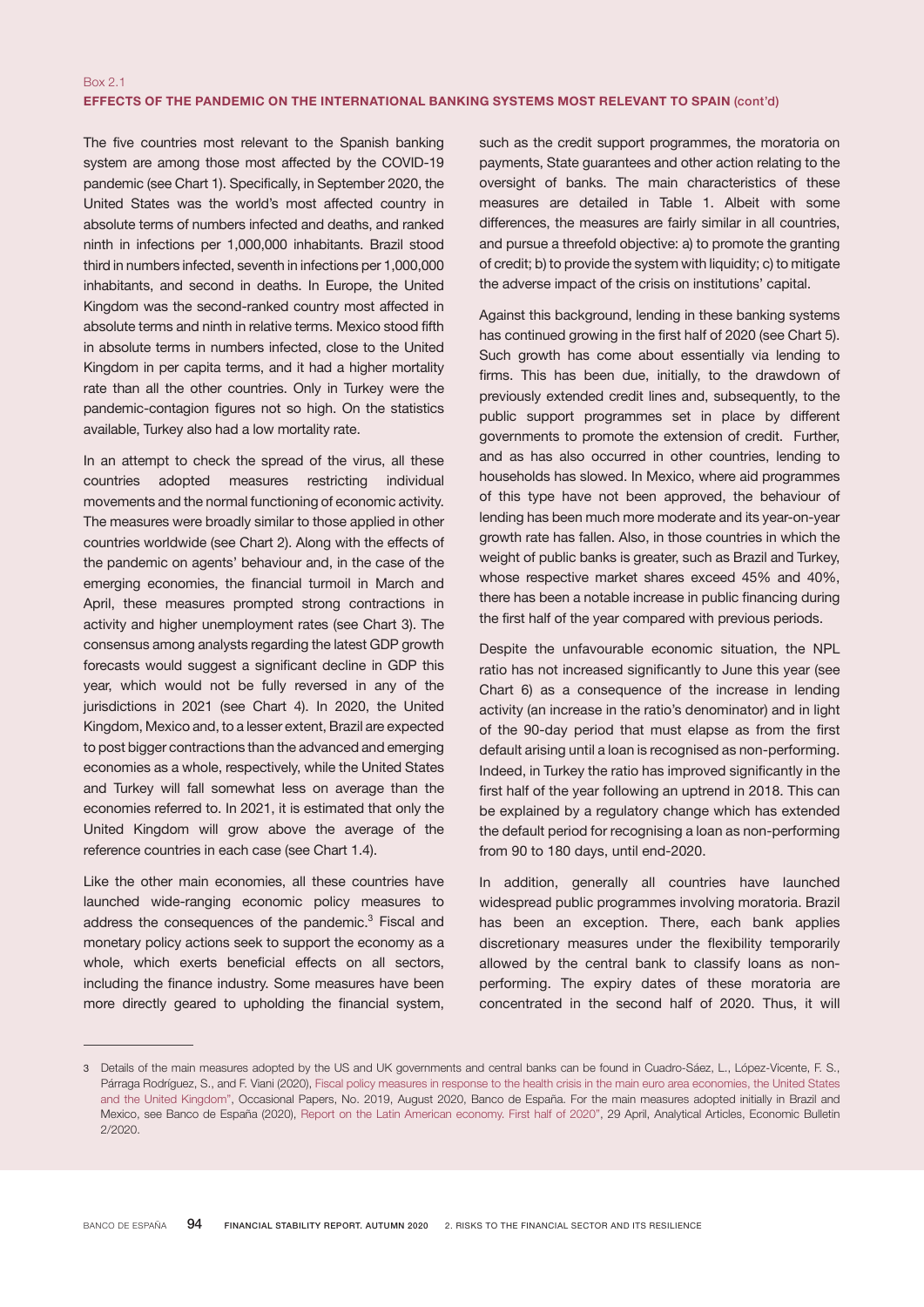## Box 2.1

# EFFECTS OF THE PANDEMIC ON THE INTERNATIONAL BANKING SYSTEMS MOST RELEVANT TO SPAIN (cont'd)

Table 1

MEASURES ADOPTED TO ADDRESS THE CONSEQUENCES OF THE PANDEMIC ON THE BANKING SECTOR

| Country | Moratoria                                                                                                                                                                                                                                                                             | Credit-promoting measures                                                                                                                                                                                                                                                                                                                                                                                                                                                                                                                                                                                                                        | Supervisory measures                                                                                                                                                                                                                                                                                                                                                                                                                                                           |
|---------|---------------------------------------------------------------------------------------------------------------------------------------------------------------------------------------------------------------------------------------------------------------------------------------|--------------------------------------------------------------------------------------------------------------------------------------------------------------------------------------------------------------------------------------------------------------------------------------------------------------------------------------------------------------------------------------------------------------------------------------------------------------------------------------------------------------------------------------------------------------------------------------------------------------------------------------------------|--------------------------------------------------------------------------------------------------------------------------------------------------------------------------------------------------------------------------------------------------------------------------------------------------------------------------------------------------------------------------------------------------------------------------------------------------------------------------------|
| Mexico  | Moratoria for mortgage loans, consumer<br>loans, credit cards, loans to SMEs and to<br>companies (from 26 March to 31 July 2020)<br>Deferral of principal and/or interest payment of<br>between 4-6 months<br>For all customers whose source of income is<br>affected by the pandemic | None set                                                                                                                                                                                                                                                                                                                                                                                                                                                                                                                                                                                                                                         | Recommendation not to pay out dividends<br>Possibility of using the capital conservation<br>buffer for the extension of credit<br>Delay in the entry into force of certain<br>international standards, such as IFRS 9<br>or TLAC<br>Easing of local liquidity requirements for 6<br>months                                                                                                                                                                                     |
| Brazil  | No general public moratoria established.<br>Credit institutions have defined private deferral<br>measures with different charactreristics<br>Suspension of up to 6 months of repayment of<br>indirect loans from BNDES (April to<br>September 2020)                                   | Support from public banks and the BNDES<br>PESE (Emergency Job Support Programme):<br>financing of payrolls for firms with turnover of<br>up to 10 million BRL in the first phase (to June<br>2020) and up to 50 million BRL in the second<br>(to October 2020). 85% guarantee. 3-year<br>term<br>PRONAMPE (SME support programme): for<br>firms with turnover up to 4.8 million BRL (to<br>November 2020). 85% guarantee. 3-year<br>term<br>PEAC (emergency credit access programme):<br>for firms with turnover up to 300 million BRL<br>(to December 2020). 80% guarantee. Term up<br>to 5 years                                              | Temporary restriction on the distribution of<br>income above the legal minimum in 2020<br>Reduction of the capital conservation buffer<br>from 2.5% to 1.25% and further measures to<br>reduce requirements such as the change in<br>weighting for SMEs from 100% to 85% in<br>operations between April and December<br>Exemption for reclassification and increase in<br>provisioning for loans subject to restructuring<br>on account of COVID-19 from March to<br>September |
|         | United Kingdom Legislative moratoria for mortgage loans (19<br>March to 31 October), personal loans, credit<br>cards and car finance (9 April to 31 October)<br>Deferral of principal and interest payments for<br>a period of 3-6 months<br>Various private measures                 | State-backed programmes:<br>- CBILS (Coronavirus Business Interruption<br>Loan Scheme): financing to companies with<br>annual turnover of up to 45 million GBP (to 30<br>September). 3-6 year term. 80% guarantee<br>- CLBILS (Coronavirus Large Business<br>Interruption Loan Scheme): financing to<br>companies with annual turnover of over 45<br>million GBP (to 30 September). Term up to<br>3 years. 80% guarantee<br>- BBLS (Bounce Back Loan Scheme):<br>financing for all types of companies (to 4<br>November). 6-year term. 100% guarantee.<br>Bank of England programme for purchase of<br>short-term debt issued by large companies | Recommendation not to pay out dividends<br>until January 2021<br>Reduction in countercyclical buffer to 0% for<br>12 months<br>Maintenance of Pillar 2A requirements for<br>2020 and 2021<br>More flexible reclassification arrangements<br>and increased provisioning for loans subject to<br>restructuring on account of COVID-19 from<br>March to October                                                                                                                   |

SOURCES: National Central Banks and Banco de España.

foreseeably be as from 2020 Q4 and in early 2021 that the impairment of credit quality becomes more evident, with an increase in NPLs and forbearance expected.

The profitability of the different banking systems began already to worsen in the first half of the year (see Chart 7). Broadly, banks' income statements have begun to reflect the initial impacts of the pandemic. This has essentially been the result of lower revenue, owing to the lower fees arising on diminished commercial activity, and, above all, to higher provisioning by banks to withstand the new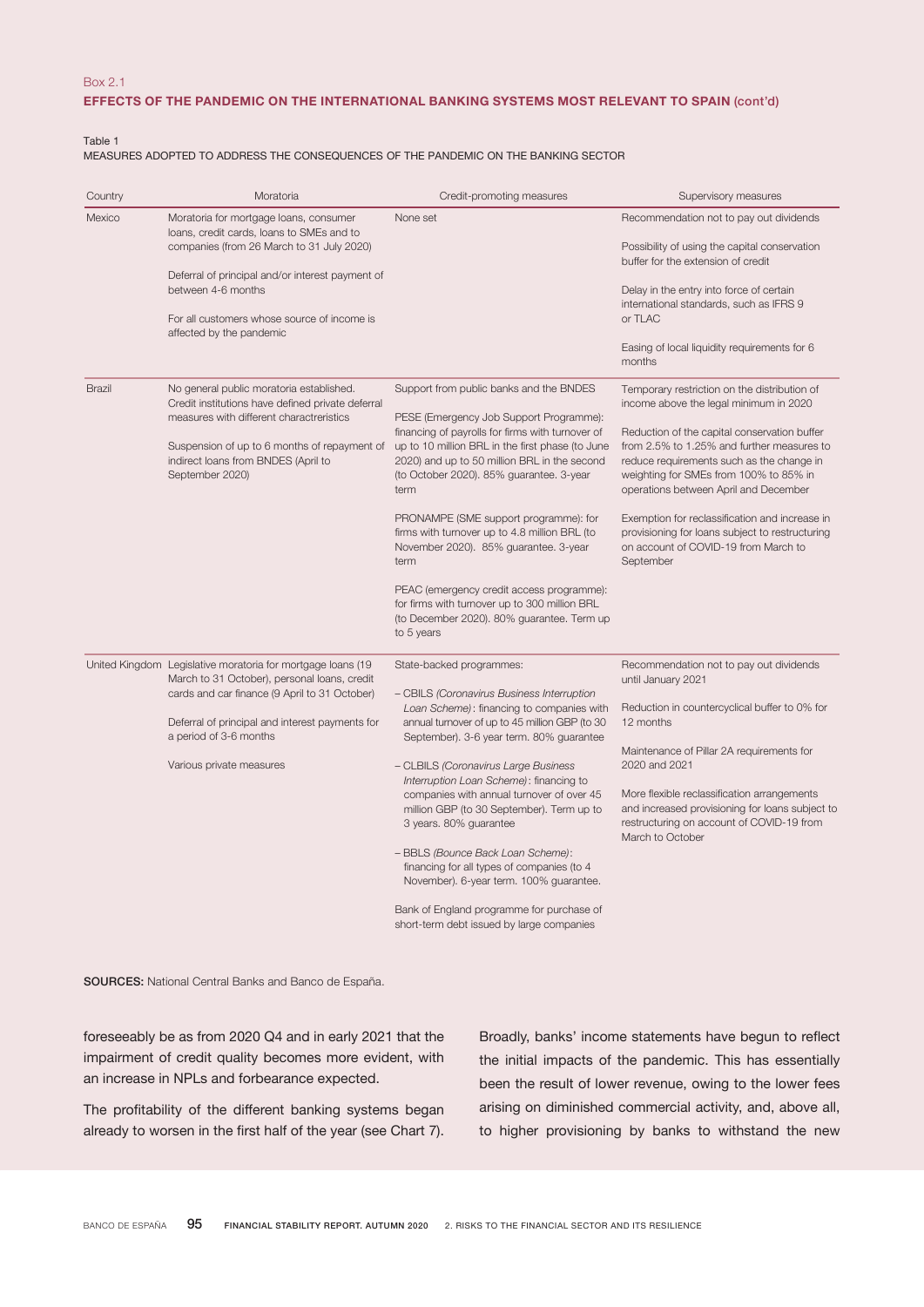### EFFECTS OF THE PANDEMIC ON THE INTERNATIONAL BANKING SYSTEMS MOST RELEVANT TO SPAIN (cont'd)

Table 2

MEASURES ADOPTED TO TACKLE THE CONSEQUENCES OF THE PANDEMIC ON THE BANKING SECTOR (cont'd)

| Country              | Moratoria                                                                                                                                                 | Credit-promoting measures                                                                                                                                                                                                   | Supervisory measures                                                                                                      |
|----------------------|-----------------------------------------------------------------------------------------------------------------------------------------------------------|-----------------------------------------------------------------------------------------------------------------------------------------------------------------------------------------------------------------------------|---------------------------------------------------------------------------------------------------------------------------|
| <b>United States</b> | Deferral of principal and/or interest payments,<br>with a recommendation this should not<br>exceed 6 months<br>Applicable to all products, except certain | PPP (Paycheck Protection Program):<br>intended for SMEs with fewer than 500<br>employees (discontinued in August, but could<br>be extended if a new package of fiscal stimuli<br>is approved). 2-year term. 100% quarantee. | Restrictions on dividend payouts in 2020 for<br>the country's biggest banks<br>Easing of TLAC and leveraging requirements |
|                      | mortgage loans                                                                                                                                            | Main Street Program. intended for firms with                                                                                                                                                                                | Incentives to use buffers for extension of credit                                                                         |
|                      | To be concluded when the first of these two<br>dates should fall due: (a) 60 days after the end<br>of the state of alert, or (b) 31 December 2020         | fewer than 15,000 employees or annual<br>income below 5 million dollars. 5-year term.<br>95% quarantee. Can be requested until<br>December 2020.                                                                            |                                                                                                                           |
|                      | For loans not more than 30 days past-due on<br>31 December 2019                                                                                           |                                                                                                                                                                                                                             |                                                                                                                           |
| Turkey               | Applicable to all types of loans                                                                                                                          | Increase in the ceiling on the Credit Guarantee<br>Fund (State programme for SMEs) of TRY 25 -                                                                                                                              | Restrictions on dividend payouts in 2020 for<br>the country's biggest banks                                               |
|                      | Deferral of 3 months for retail customers and<br>of 6 months for wholesale customers, with the<br>possibility of an extension until the end of the        | 50 million. No discontinuation date, 80%<br>guarantee                                                                                                                                                                       | Easing of TLAC and leveraging requirements                                                                                |
|                      | year in both cases if the customer<br>so requests it                                                                                                      | Asset ratio: new requirement defined as loans<br>and securities divided by deposits, which<br>must be higher than 95%, penalising foreign                                                                                   | Incentives to use buffers for extension of credit                                                                         |
|                      | Deferral of principal and/or interest<br>payment                                                                                                          | exchange activity                                                                                                                                                                                                           |                                                                                                                           |
|                      |                                                                                                                                                           | Capitalisation of the three public banks<br>through the "wealth fund" (\$2.97 billion)                                                                                                                                      |                                                                                                                           |

SOURCES: National Central Banks and Banco de España.

macroeconomic scenario. In Turkey, which is an exception to this pattern, the slight improvement in the banking system's profitability has been underpinned exclusively by public banks (a 28 bp rise in ROA to 0.76%), since the profitability in the private banking sector has behaved similarly to the other countries analysed.

As regards liquidity, the situation has remained relaxed in most countries. Liquidity ratios have held above the regulatory minimum (standing even higher at the start of the crisis), thanks to central bank liquidity injection programmes. These enabled banks to stockpile liquidity in anticipation of possiblel future needs, which have so far not materialised. As an exception, some small retail-oriented Mexican banks experienced some liquidity tensions in March and April, but these have now been overcome.

Lastly, as regards bank solvency, there has been no discernibly significant impact on capital ratios, which remain relatively stable and above the minimum required level in all the countries (see Chart 8). Several provisions adopted by the authorities have contributed to this stability of solvency ratios. They include most notably the acrossthe-board recommendation not to pay out dividends (see Table 1). In addition, as in the European Union, a further series of measures have been taken focusing on minimising the impact stemming from market developments and reducing requirements in a transitory manner.

In short, despite the adverse effects of the COVID-19 pandemic, the main indicators of the banking systems most relevant to Spanish banks have not worsened substantially so far. This is largely owing to the swift adoption of support measures by the authorities of these countries. However, the outlook for these banking systems is subject to significant downside risks. Factors here include the pandemic potentially taking a turn for the worse, and its macroeconomic influence and the likely associated credit impairment, as the manifold downgrades in corporate credit ratings anticipate (see Charts 9 and 10). Such factors have been exacerbated in the case of certain emerging economies owing to their greater macrofinancial vulnerability. Finally, some of the measures taken by the authorities also entail certain risks that should be taken into account. These include possible market segmentation resulting from the actions of public banks, and the public sector having to burden itself with sizeable fiscal costs.